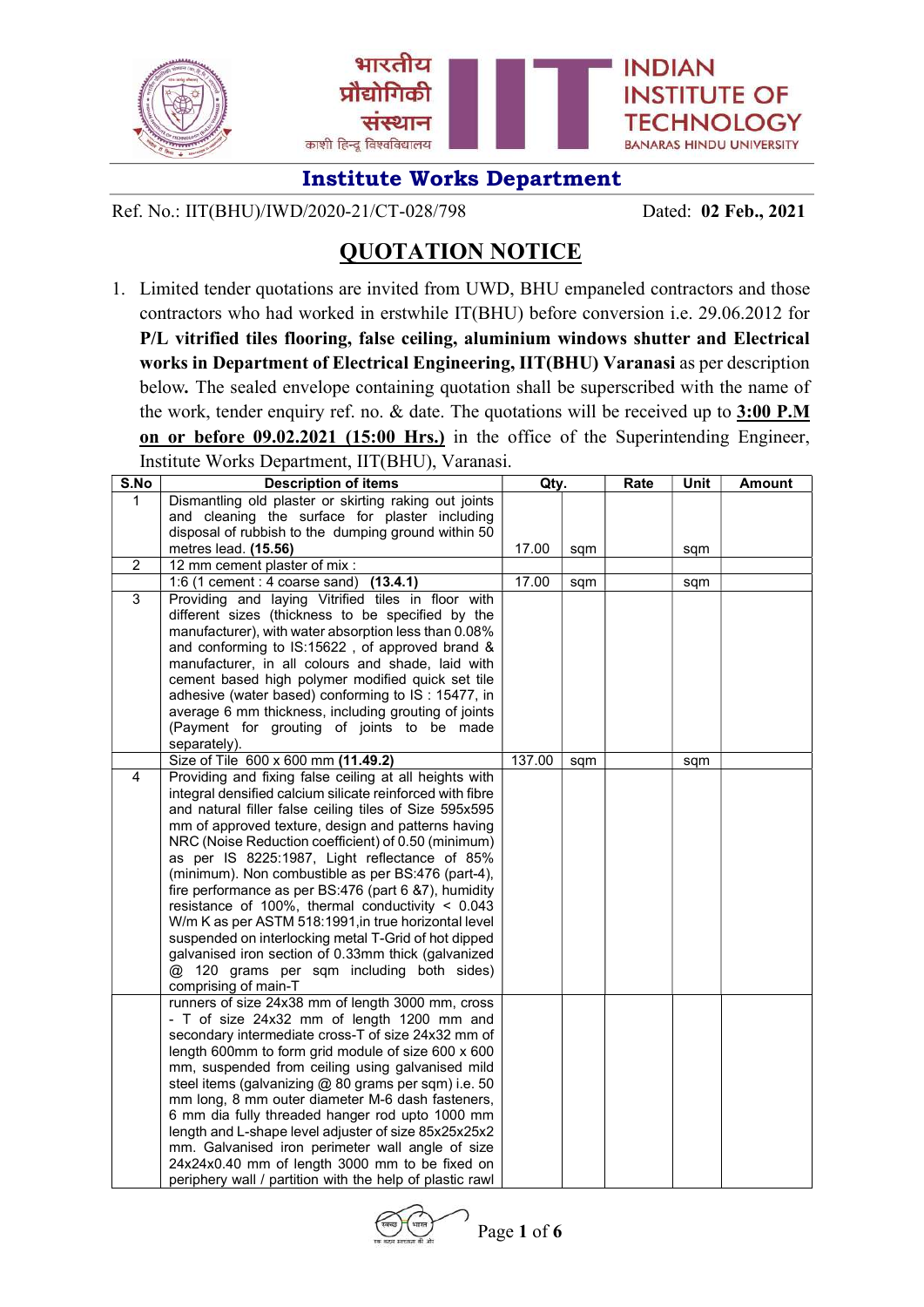



|                | plugs at 450 mm center to center and 40 mm long dry      |                |            |      |  |
|----------------|----------------------------------------------------------|----------------|------------|------|--|
|                | wall S.S screws. The work shall be carried out as per    |                |            |      |  |
|                | specifications, drawing and as per directions of         |                |            |      |  |
|                | Engineer-in-Charge.                                      |                |            |      |  |
|                | With 15 mm thick tegular edged light weight calcium      |                |            |      |  |
|                | silicate false ceiling tiles. (26.22.1)                  | 112.00         | sqm        | sqm  |  |
| 5              | Providing and fixing aluminium work for doors,           |                |            |      |  |
|                | windows, ventilators and partitions with extruded built  |                |            |      |  |
|                | up standard tubular sections/ appropriate Z sections     |                |            |      |  |
|                | and other sections of approved make conforming to        |                |            |      |  |
|                | IS: 733 and IS: 1285, fixing with dash fastners of       |                |            |      |  |
|                | required dia & size, including necessary filling up the  |                |            |      |  |
|                | gaps at junctions, i.e. top, bottom and sides with       |                |            |      |  |
|                | required EPDM rubber /neoprene gasket etc.               |                |            |      |  |
|                | Aluminium sections shall be smooth, rust free,           |                |            |      |  |
|                | straight, mitred and jointed mechanically wherever       |                |            |      |  |
|                | required including cleat angle, Aluminium snap           |                |            |      |  |
|                | beading for glazing / panelling, C.P. brass / stainless  |                |            |      |  |
|                | steel screws, all complete as per architectural          |                |            |      |  |
|                | drawings and the directions of Engineer-in-charge.       |                |            |      |  |
|                | (Glazing and panelling to be paid for separately.)       |                |            |      |  |
|                | (a) For fixed portion                                    |                |            |      |  |
|                | Anodised aluminium (anodised transparent or dyed         |                |            |      |  |
|                | to required shade according to IS: 1868, Minimum         |                |            |      |  |
|                | anodic coating of grade AC 15). (21.1.1.1)               | 192.00         | kg         | kg   |  |
| 6              | Providing and fixing 12mm thick prelaminated             |                |            |      |  |
|                | particle board flat pressed three layer or garded wood   |                |            |      |  |
|                | particle board conforming to IS: 12823 Grade I Type      |                |            |      |  |
|                | II, in panelling fixed in aluminium doors, windows       |                |            |      |  |
|                | shutters and partition frames with C.P. brass /          |                |            |      |  |
|                | stainless steel screws etc. complete as per              |                |            |      |  |
|                | architectural drawings and directions of engineer-in-    |                |            |      |  |
|                | charge.                                                  |                |            |      |  |
|                | Pre-laminated<br>board<br>with<br>particle<br>decorative |                |            |      |  |
|                | lamination on one side and balancing lamination on       |                |            |      |  |
|                | other side (21.2.1)                                      | 7.00           | sqm        | sqm  |  |
| $\overline{7}$ | Providing and fixing glazing in aluminium door,          |                |            |      |  |
|                | window, ventilator shutters and partitions etc. with     |                |            |      |  |
|                | EPDM rubber / neoprene gasket etc. complete as per       |                |            |      |  |
|                | the architectural drawings and the directions of         |                |            |      |  |
|                | engineer-in-charge . (Cost of aluminium snap             |                |            |      |  |
|                | beading shall be paid in basic item.)                    |                |            |      |  |
|                | With float glass panes of 5.50 mm thickness (21.3.2)     | 23.00          | sqm        | sqm  |  |
| 8              | Providing and fixing aluminium handles ISI marked        |                |            |      |  |
|                | anodised (anodic coating not less than grade AC 10       |                |            |      |  |
|                | as per IS : 1868) transparent or dyed to required        |                |            |      |  |
|                | colour or shade with necessary screws etc. complete:     |                |            |      |  |
|                | 125 mm (9.100.1)                                         | 4              | <b>Nos</b> | Each |  |
| 9              | Providing and fixing 100mm brass locks (best make        |                |            |      |  |
|                | of approved quality) for aluminium doors including       |                |            |      |  |
|                | necessary cutting and making good etc.complete.          |                |            |      |  |
|                | (21.13)                                                  | 2              | Nos        | Each |  |
| 10             | Providing and fixing aluminium extruded section body     |                |            |      |  |
|                | tubular type universal hydraulic door closer (having     |                |            |      |  |
|                | brand logo with ISI, IS:3564, embossed on the body,      |                |            |      |  |
|                | door weight upto 36 kg to 80 kg and door width from      |                |            |      |  |
|                | 701mm to 1000mm), with double speed adjustment           |                |            |      |  |
|                | with necessary accessories and screws etc.               |                |            |      |  |
|                | complete. (9.84)                                         | $\overline{2}$ | Nos        | Each |  |
| 11             | Providing and fixing aluminium hanging floor door        |                |            |      |  |
|                | stopper ISI marked anodised (anodic coating not less     |                |            |      |  |

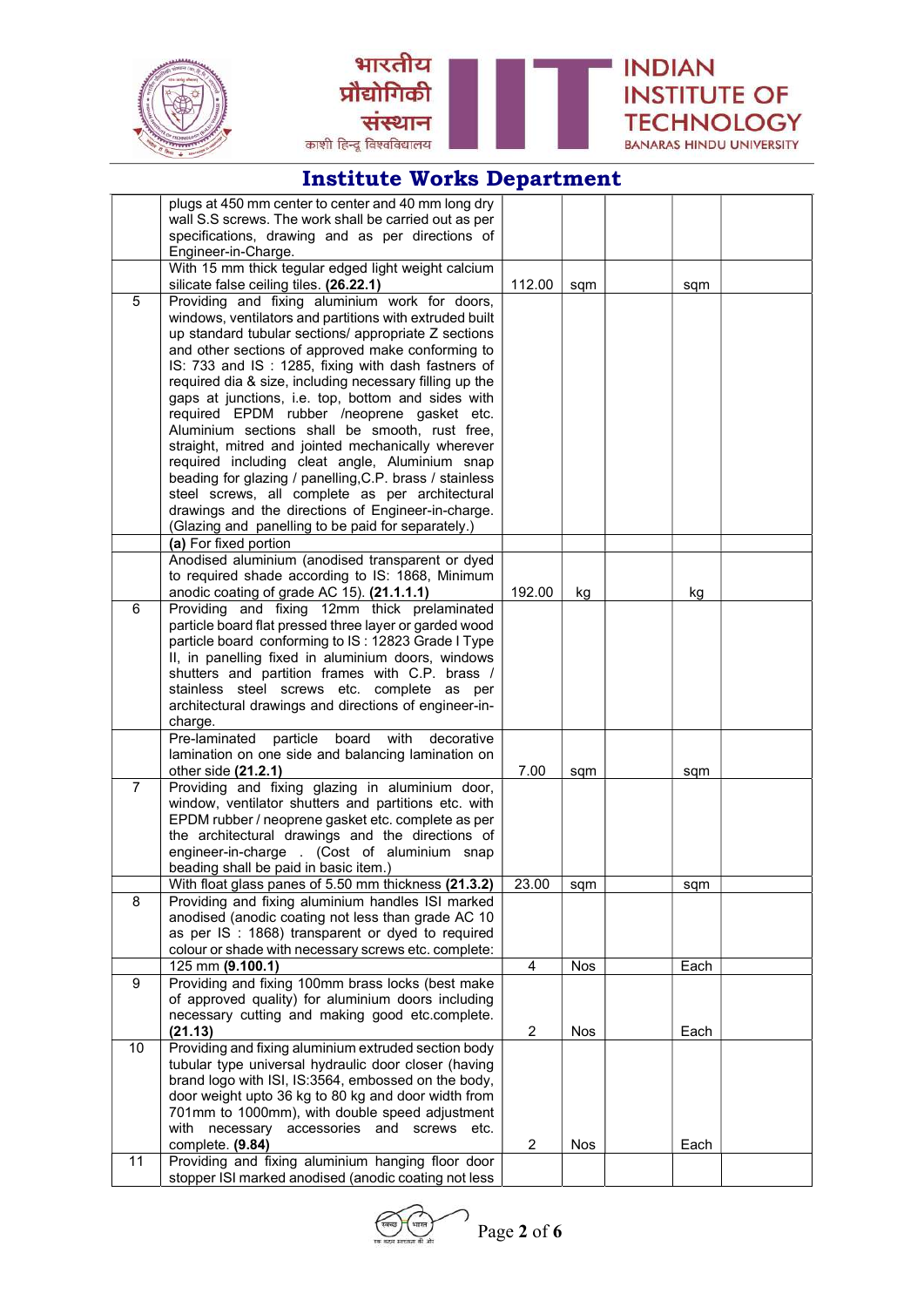



|                  | than grade AC 10 as per $IS: 1868$ transparent or    |               |      |      |  |
|------------------|------------------------------------------------------|---------------|------|------|--|
|                  | dyed to required colour and shade with necessary     |               |      |      |  |
|                  | screws etc. complete.                                |               |      |      |  |
|                  | Twin rubber stopper (9.101.2)                        | $\mathcal{P}$ | Nos. | Each |  |
| 12 <sup>2</sup>  | Removing dry or oil bound distemper, water proffing  |               |      |      |  |
|                  | cement paint and the like by scrapping, sand         |               |      |      |  |
|                  | papering and preparing the surface smooth including  |               |      |      |  |
|                  | necessary repairs to scratches etc. complete (14.46) | 30.00         | sqm  | sqm  |  |
| 13               | Providing and applying white cement based putty of   |               |      |      |  |
|                  | average thickness 1mm, of approved brand and         |               |      |      |  |
|                  | manufacturer, over the plastered wall surface to     |               |      |      |  |
|                  | prepare the surface even and smooth complete.        |               |      |      |  |
|                  | (13.80)                                              | 30.00         | sqm  | sqm  |  |
| 14               | Distempering with oil bound washable distemper of    |               |      |      |  |
|                  | approved brand and manufacture to give an even       |               |      |      |  |
|                  | shade                                                |               |      |      |  |
|                  | New work (two or more coats) over and including      |               |      |      |  |
|                  | water thinnable priming coat with cement primer      |               |      |      |  |
|                  | (13.41.1)                                            | 30.00         | sqm  | sqm  |  |
| 15               | Painting with synthetic enamel paint of approved     |               |      |      |  |
|                  | brand and manufacture to give an even shade:         |               |      |      |  |
|                  | Two or more coats on new work (13.61.1)              | 50.00         | sqm  | sqm  |  |
| <b>Total Rs.</b> |                                                      |               |      |      |  |

- 2. The bidders should submit self certified order copies of similar type of construction works executed during last three financial years alongwith self certified copies of satisfactory work completion certificates.
- 3. Those bidders who have already executed similar type of works in IWD, IIT(BHU) need not submit satisfactory work completion certificates. They should submit only the self certified copies of earlier work orders.
- 4. The amount of similar work order executed during preceding last three financial years should be at least:
- (i) 1 order of 80% of estimated cost of this work.

### OR

(ii) 2 order of 60% of estimated cost of this work.

### OR

- (iii) 3 order of 40% of estimated cost of this work.
- 5. (a) Intending bidder should have average annual financial turnover of at least 30% of the estimated cost of this works during preceding last three financial years. Self-certified photocopies of certificate from CA to be submitted with bid.

 (b) Should not have incurred any loss in more than three years during the preceding three financial years ending 31st March, 2020. Self-Certified photocopy of certificate from CA to be submitted alongwith last three years Profit & Loss Account to be submitted with bid.

 (c) Should have a solvency certificate of 40% of the estimated cost issued by Bank during the last six months. Certified copy of original solvency certificate to be submitted with bid.

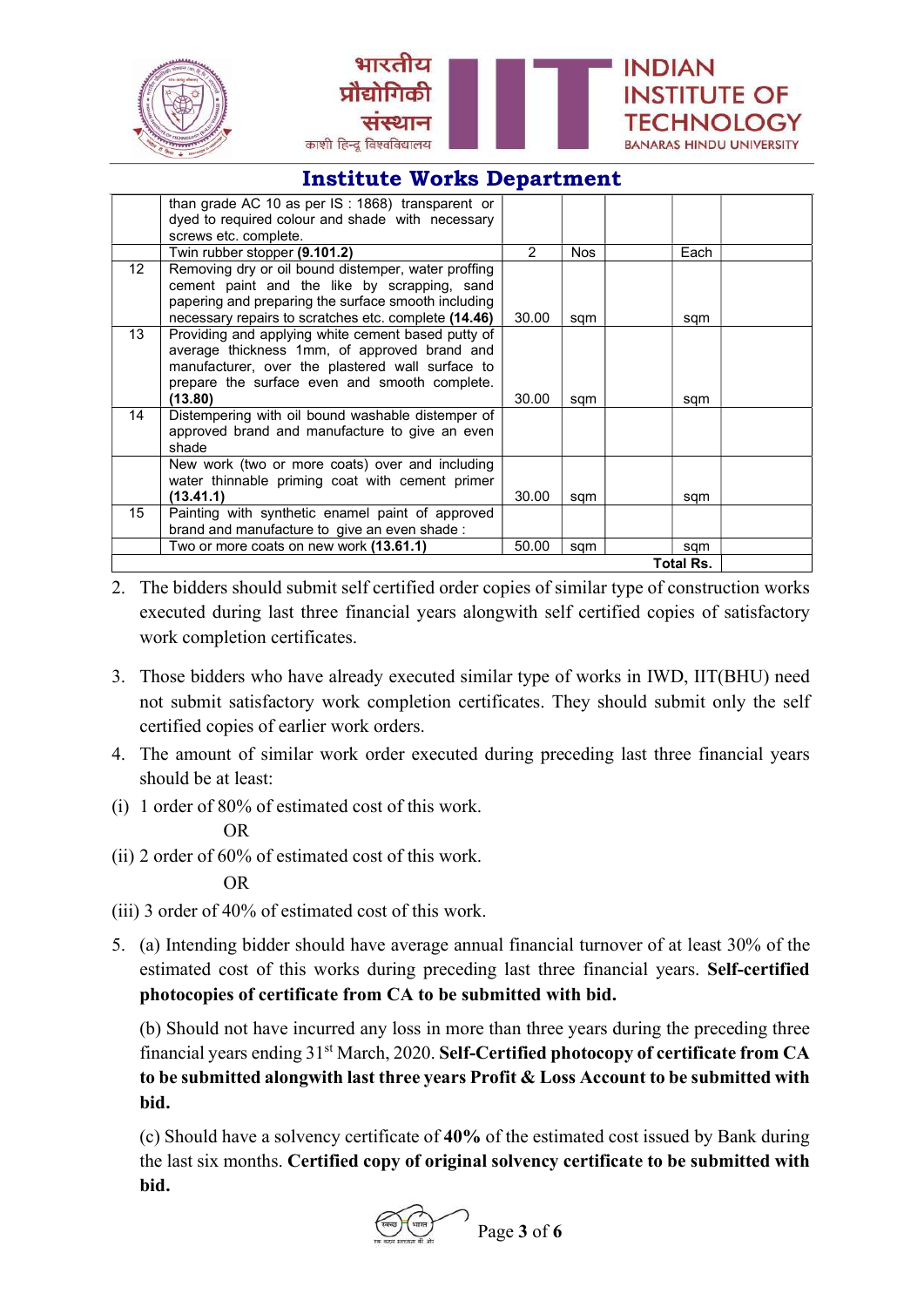

- 6. Any bid submitted without the above-mentioned documents in support of criteria laid down from Sl. No. 2 to 5 above shall be treated as unresponsive and may not be considered for further evaluation by the tender opening committee.
- 7. The quotation forms complete in all aspects along with all required documents should be submitted in sealed envelope along with **tender fee of Rs. 500.00 + Rs. 90.00 (GST**  $\omega$ )  $18\%$ ) = Rs. 590.00 in the form of demand draft drawn in favour of the Registrar, IIT (BHU), payable at Varanasi.
- 8. The estimated cost of this work is Rs. 4,43,740.20. The Earnest Money Deposit of Rs. 11,500.00 shall be submitted in the form of FDR or DD in favour of the Registrar, IIT(BHU), payable at Varanasi. The EMD of successful bidder will be retained until the completion of work and shall be returned after the payment of final bill & deduction of security deposit. The EMD of unsuccessful bidders shall be returned after the final award of work.
- 9. In case of tie between two or more bidders at L-1 price, all L-1 bidders shall be asked to resubmit their bids in sealed envelope with the objective to break the tie to obtained a single L-1 bidder.
- 10. The works will be executed on Agreement/work order basis.
- 11. Institute reserves the right to reject any quotation or all quotation without prejudice, prior notice, or any explanation/justification.
- 12. If a quotation is submitted without mentioning explicit rate of each item, quotation will not be considered for further processing.
- 13. Quotation(s), if not duly signed by the contractor or his legally authorized partner, if any, will be considered invalid.
- 14. Security deposit  $\omega$ 5% shall be deducted from each bill. The security deposit of 5% deducted from all the bills will be refunded after completion of the defect liability period, i.e., 05 years from the date of payment of final bill and confirmation of no defect from IWD engineering wing. The date of work completion will be counted as the date of payment of final bill.

A retention amount of  $\omega$  10% of the gross amount of the bill shall be deducted from each running bill of the bidder till the sum along with sum already deposited as earnest money, will amount to Security Deposit of 5% of the tender value of the work.

- 15. 1% water tax will be deducted from each bill, wherever applicable.
- 16. Electricity charge will be deducted as per the actual consumption.

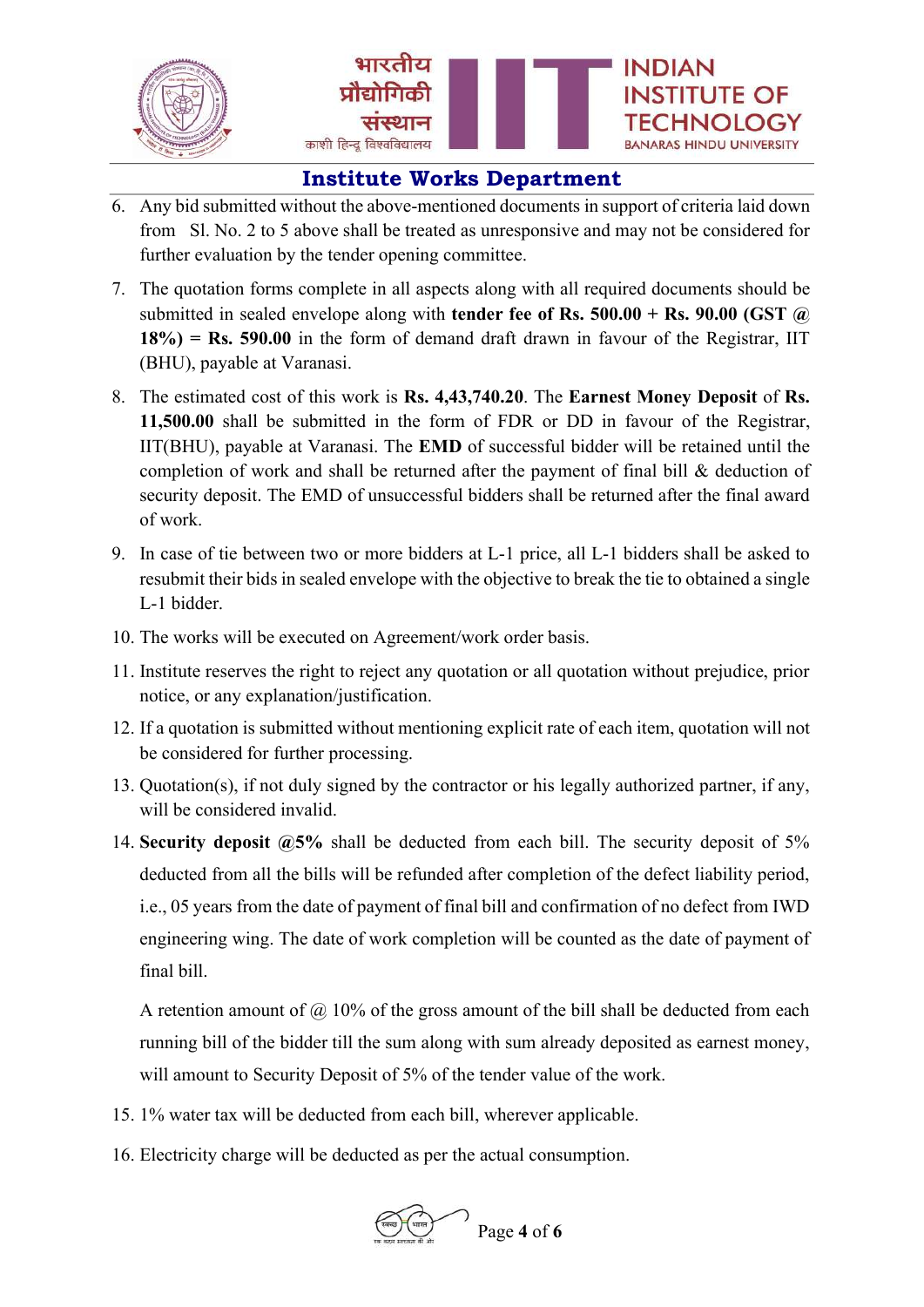

- 17. 2% Income Tax and other applicable taxes such as GST etc. shall be deducted as per applicable Govt. rules.
- 18. Amount and quantity variation: Quantity may vary as per actual work execution/site requirement/end user suggested changes during execution but the final bill value shall not exceed more than 5% of order value.
- 19. Work completion period: Within 30 days from the issue of the work order/date of agreement. A period of 03 days will be added to the allocated period for the completion of this work.
- 20. Late work completion penalty: If work is not completed within the given time, penalty will be deducted as per institute norms. It will be implemented in verbatim with no excuse to be entertained for whatsoever be the reason.
- 21. Any damage caused to the building shall have to be made good by contractor at no extra cost & without any delay.
- 22. Site must be cleared, and made neat and clean. Any waste material resulted out of the work execution must be disposed of to the specified location identified by the Assistant Engineer, IWD. If not, 1% extra charges shall be deducted from the bill to dispose of the malba.
- 23. Duly completed tender document alongwith Quotation form, tender fee & E.M.D. should be sealed in one envelope, which is superscribed with Name of work, Tender Reference No. & date submitted on or before the last date & time as mentioned at S. No. 1 above.
- 24. The empty containers of paint/adhesive/chemicals etc. used in the work are to be returned to the custody of Assistant Engineer, IWD.
- 25. The bids submitted after the last date  $\&$  time will not be considered for opening. The bids received within the last date & time will be opened on 09.02.2021 (16:00 Hrs.) in the office of Institute Works Department, IIT(BHU), Varanasi.

Sd-Superintending Engineer IWD, IIT(BHU), Varanasi